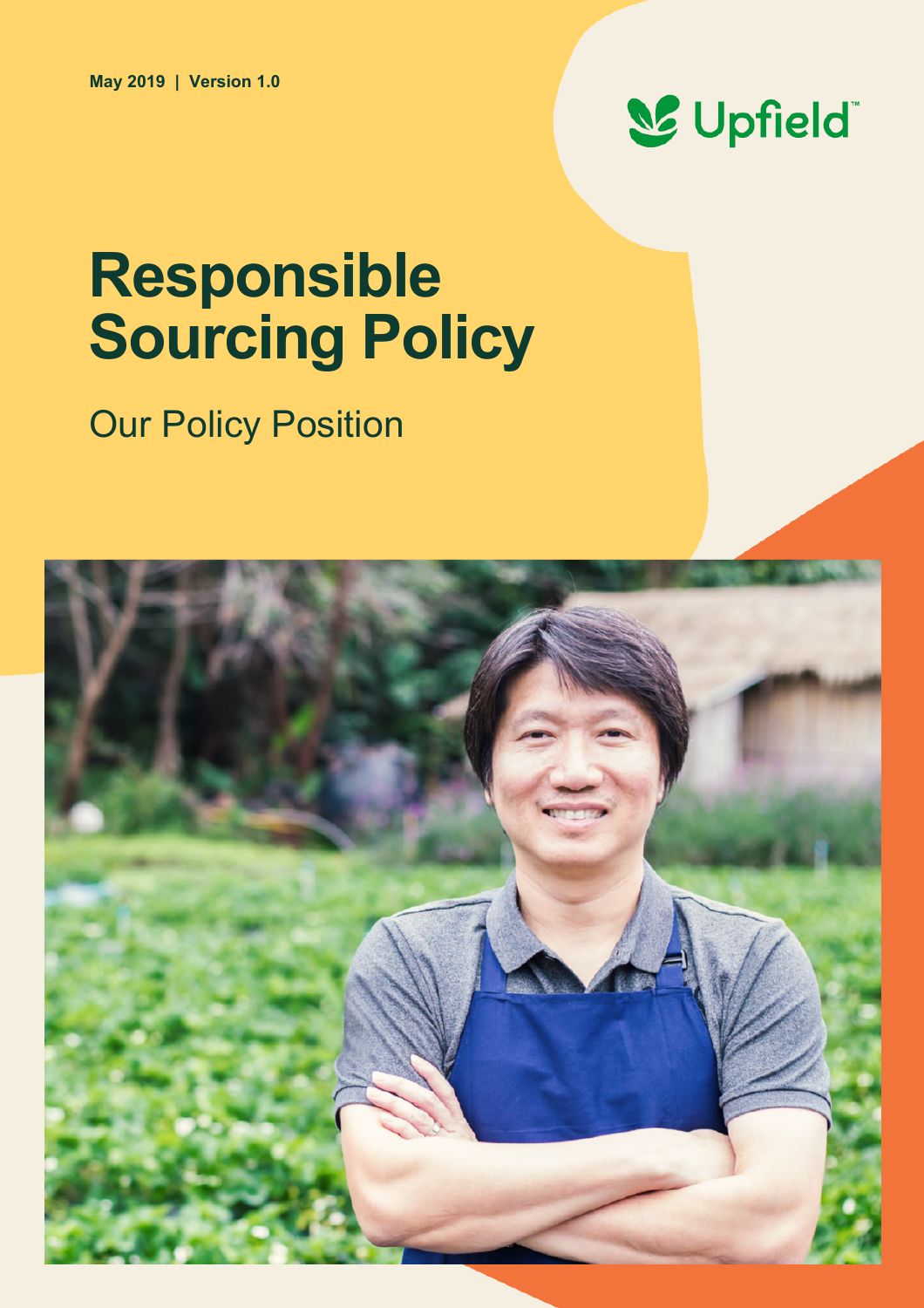### **SC** Upfield

### **Overview**

Upfield expects its business partners to adhere to values and principles consistent with our own. Upfield is developing new business practices to grow our company and communities, by doing business in a manner that improves lives of workers across our supply chain, their communities and the environment, consistent with the Upfield's Purpose. Our requirements of suppliers (companies that supply Upfield with goods and/or services, across both production and non-production areas of our business) are set out in our **Responsible Sourcing Policy (RSP)**. The RSP affirms the following Fundamental Principles:

1.Business is conducted lawfully and with integrity, in compliance with laws and regulations relating to trade, data protection, privacy, intellectual property, pricing, antitrust and competition.

2. Operations should be compliant with the guidelines laid down in the U.S. Foreign Corrupt Practices Act and the UK Bribery Act.

3. All workers are treated equally and with respect and dignity.

4. Partners should provide equal hiring, employment and promotion opportunities, without discrimination in employment, compensation, advancement, discipline, termination or retirement.

5. Employment is voluntary, and workers are free to leave work or terminate their employment upon reasonable notice. Partners shall not use any prison, slave, bonded, forced or indentured labor.

6. All workers should have the appropriate paperwork to prove they meet the minimum legal age and eligibility criteria to be employed in their respective countries.

7. Working hours for all workers are reasonable, and all work contracts must specify and comply with legally required breaks.

8. Workers are paid fair wages that align with the national or local minimum wage for both full time and contractual work. Wage calculations should be transparent, equitable and objective, including remuneration based on production, quotas, or piecework.

9. Benefits specified in work contracts should comply with mandatory benefits in the country of employment.

10.All workers are free to exercise their right to form and/or join trade unions, and to bargain collectively. Workers who choose to form or join trade unions must not be discriminated against or be intimidated with fear of job loss for joining such organizations.

11.Workers' health and safety are protected at work. Workers must be provided with hygienic working environments with adequate lighting, ambient temperature, ventilation, sanitation and potable drinking water to respect human right to water, sanitary facilities and food storage.